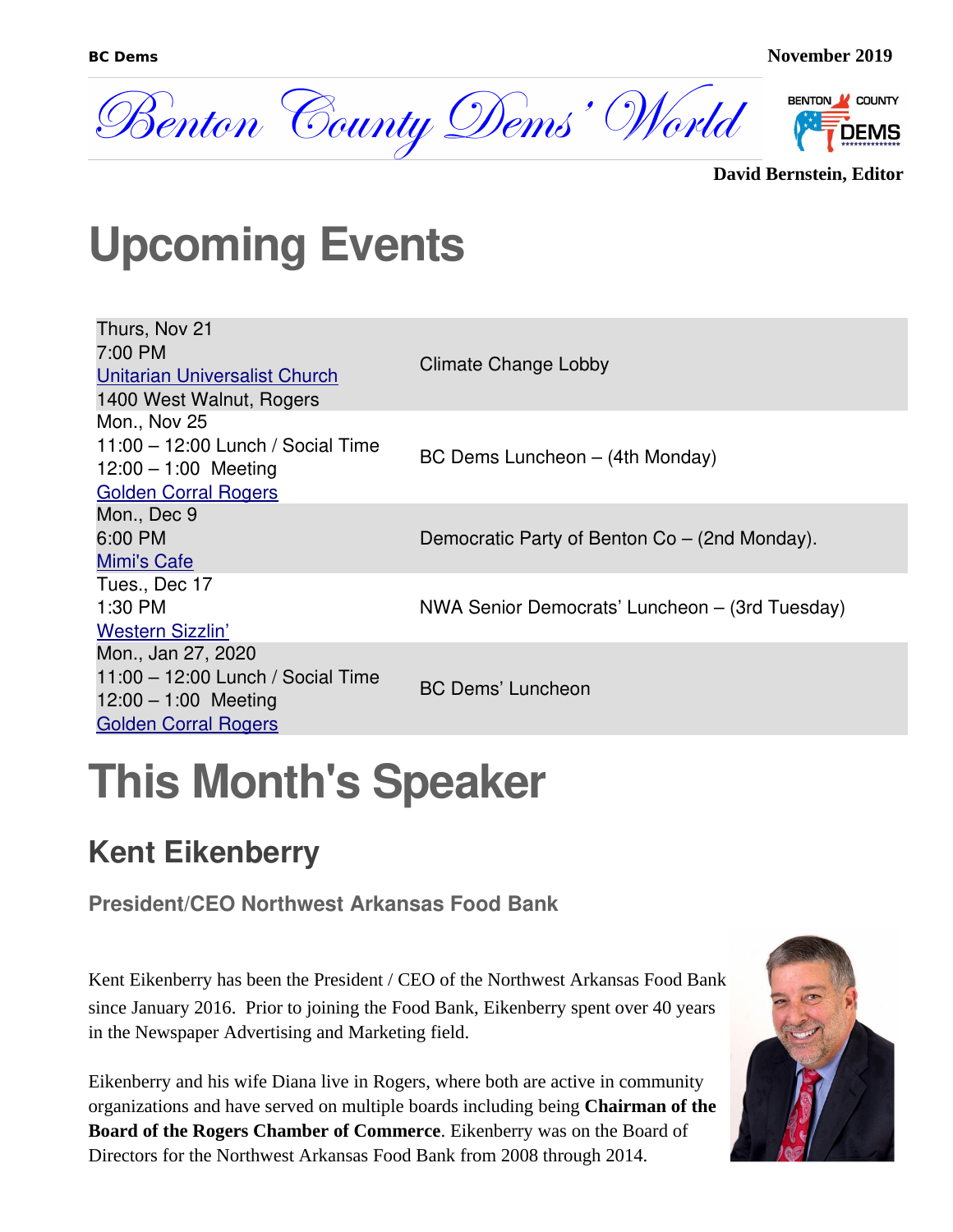The Eikenberrys have three sons and five grandchildren and are both graduates of Kansas State University. They have volunteered at the St Vincent de Paul Food Pantry regularly for over 20 years.

NOTICE: Donations of canned foods will be collected during our November meeting. Cash donations will also be accepted in the form of checks made out to *"NWA Food Bank"*

## **The President's Memo**

#### **Democrats' Path to Victory**



President Eunice Van Tuyl

Have you heard about *the National Popular Vote Interstate Compact (NPVIC)*? It is a movement gaining popularity which would ensure that the candidate for President with the most votes would win the election.

Currently 48 of our states award all their electoral college votes to the person who received the most votes in their state. This can lead to a situation where a person wins the electoral college count even though he/she lost the popular vote.

The NPVIC is an agreement by a state that its electoral college votes would be

awarded to the candidate who received the most votes nationwide, thereby assuring that person's win. (Think about how different our country would be if we had had a President Al Gore and a President Hillary Clinton.)

There would be no need to amend the Constitution to eliminate the Electoral College. And, instead of campaigning in just a few swing states, candidates would be forced to campaign in **all** states so that **all** voters would have a say in choosing our president.

It has been agreed that the NPVIC would not take effect until states totaling 270 electoral votes (50%) have joined in. Currently 15 states and the District of Columbia have signed on, representing 196 electoral votes. Please urge our legislators to join in this effort to make our democracy more democratic.

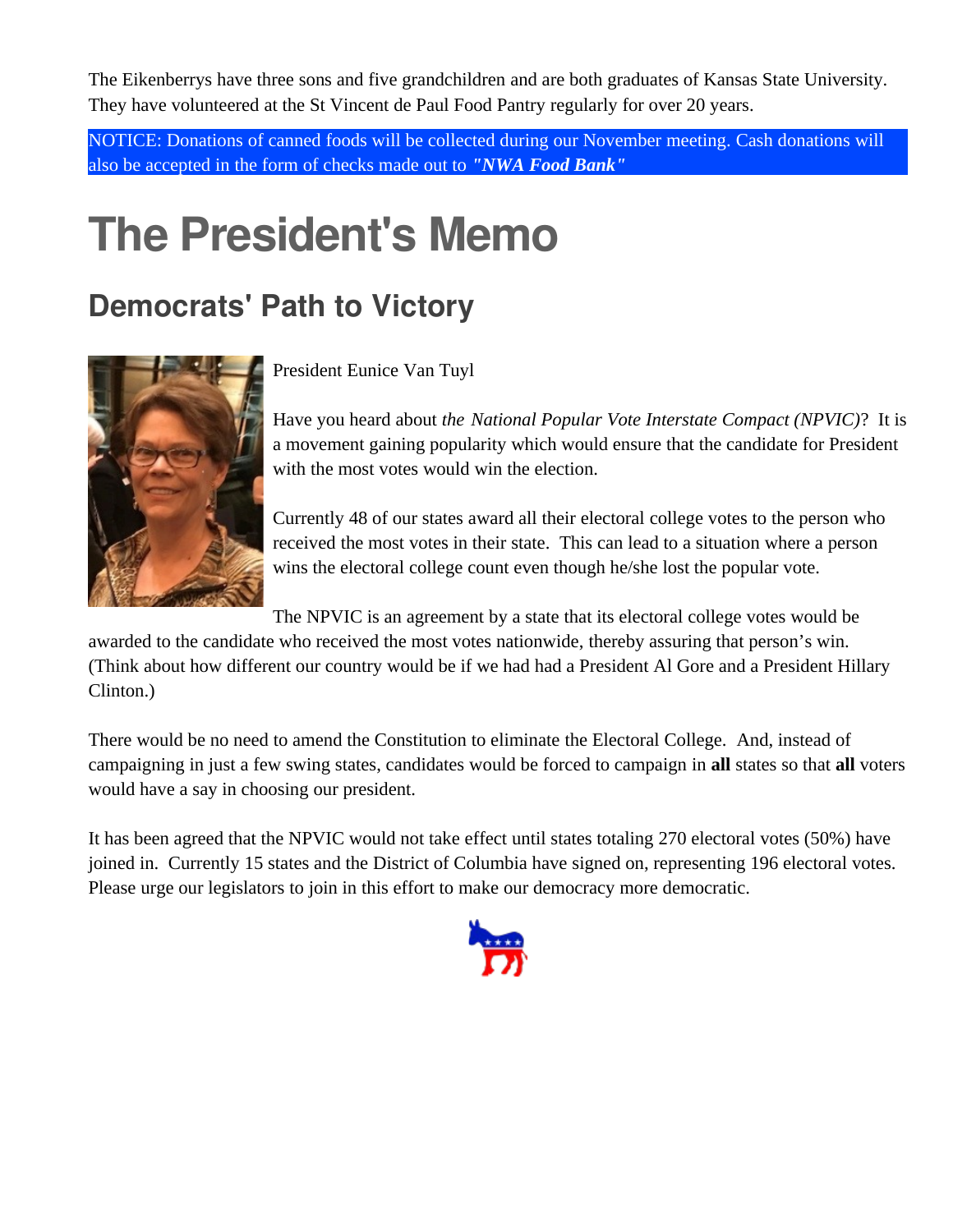A U D U B O N A R K A N S A S P R E S E N T S

## **ARKANSAS ENERGY FUTURE FORUM**

A PANEL DISCUSSION ON CLIMATE AND RENEWAL ENERGY

Thursday, November 21st, 6-7 p.m. Fayetteville Public Library

**For more info, contact Sam: P: (860) 978-7086 E: sam.prescott@audubon.org**

Admission is free and open to the public.

#### **Train to Become a Poll Worker**



The political party composition of Benton County poll workers is significantly skewed with Democrats underrepresented. Please consider exercising your civic involvement by becoming a poll worker.

Follow the link below to apply and submit your application. Mandatory training is scheduled for early January so submit your application ASAP!

[https://bentoncountyar.gov/election-commission/wp-content/themes/bentoncounty/documents/sites/](https://bentoncountyar.gov/election-commission/wp-content/themes/bentoncounty/documents/sites/14/2019/02/Election-Commission-Job-Application.pdf) [14/2019/02/Election-Commission-Job-Application.pdf](https://bentoncountyar.gov/election-commission/wp-content/themes/bentoncounty/documents/sites/14/2019/02/Election-Commission-Job-Application.pdf)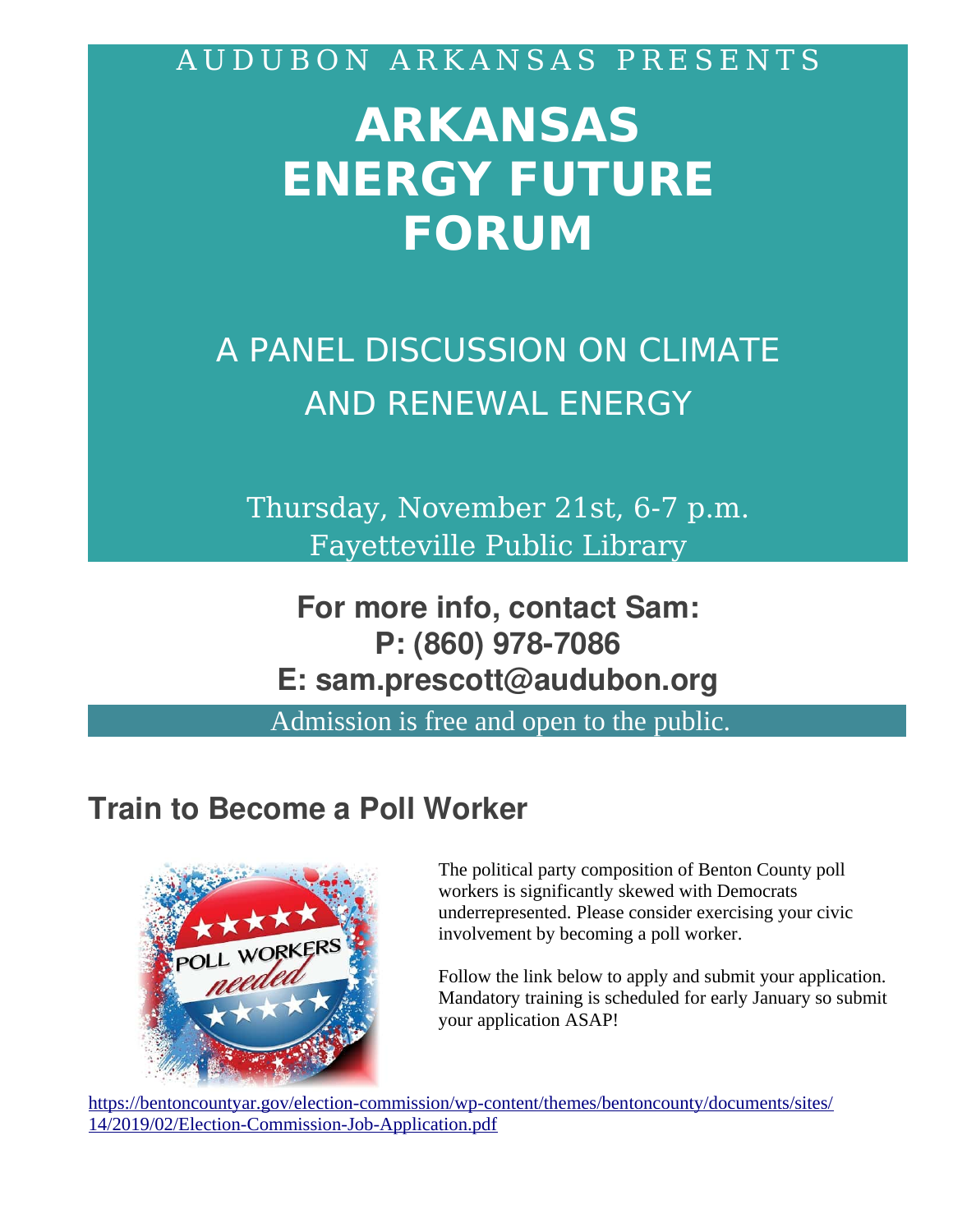

#### **REGISTER TO VOTE**

When:

Saturday, November 23, 2019 and Saturday, November 30, 2019

 $10:00$  AM  $- 2:00$  PM

Where:

Cash Village Shopping Center 400 South 8<sup>th</sup> Street, Rogers, Arkansas In front of Panadería and Tortillería La Popular



### **"I See Dead Voters"**

Eight (8) states currently have more registered voters than voting-age residents. Another 30 states have individual counties with more voters on the books than voting-age residents.

This is not a case of fraudulent registrations. Instead, it's the result of state and local governments failing to "make sure that people who have died, moved, or are otherwise ineligible to vote aren't still on the rolls." State and local governments are required by federal law to eliminate such problems by providing basic maintenance of their voter lists. However, the law is often ignored.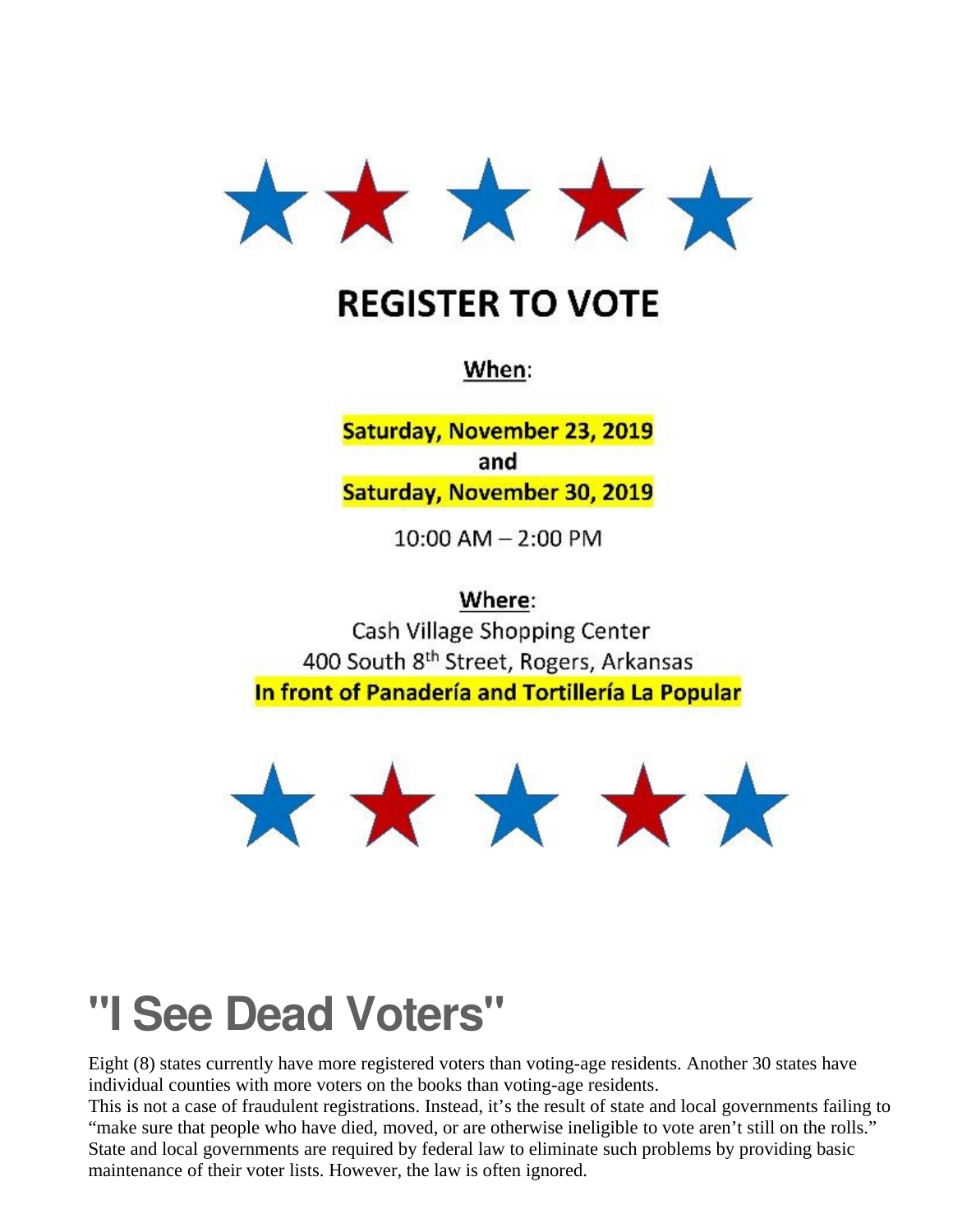The scale of the challenge was highlighted by a 2012 Pew Research study showing that 24 million voter registrations are "no longer valid or are significantly inaccurate." That study **found at least 1.8 million dead people were still registered to vote.** On top of that, **2.75 million were registered to vote in at least two states**.

The problem is found in all parts of the country, including "areas dominated by Republicans and Democrats."

Source: [Ballotpedia, The Encyclopedia of American Politics](https://ballotpedia.org/Main_Page)

## **Climate Policy and Voters**

#### **U.S. concern about climate change is rising, but mainly among Democrats**

The share of Americans calling global climate change a major threat to the well-being of the United States has **grown from 40% in 2013 to 57% this year, Pew Research Center surveys have shown**. But the rise in concern has largely come from Democrats. Opinions among Republicans on this issue remain largely unchanged.

Among Democrats and Democratic-leaning independents overall, **84% say climate change is a major threat to the country's well-being** as of July 2019, up from 58% in a March 2013 survey. Views among **Republicans and Republican leaners have stayed about the same (27% in 2019 vs. 22% in 2013)**.

Climate change policy is among the issues taking center stage for Democrats seeking their party's nomination. A 2018 survey by the Center found 82% of registered Democrats said the issue of the environment would be very important in their vote, up from 69% just two years earlier. The role of such issues in the general election remains unclear. The same 2018 survey found 38% of registered Republicans saying the environment would be very important to their vote, roughly the same share as a decade earlier.

source: Pew Research Center (Aug 28, 2019) <https://pewrsr.ch/2ZhXUD7>

# **General Meeting Minutes**

**BENTON COUNTY DEMS October 28, 2019 - General Meeting Golden Corral, Rogers, AR**

The October 28, 2019 meeting was called to order by President Eunice Van Tuyl at 12:05 p.m. Richard Bland led the Pledge of Allegiance.

Julia Bailey, V.P., introduced Jené Huffman-Gilreath, Democratic candidate for AR District 94 which encompasses most of Rogers and a small part of Bentonville.

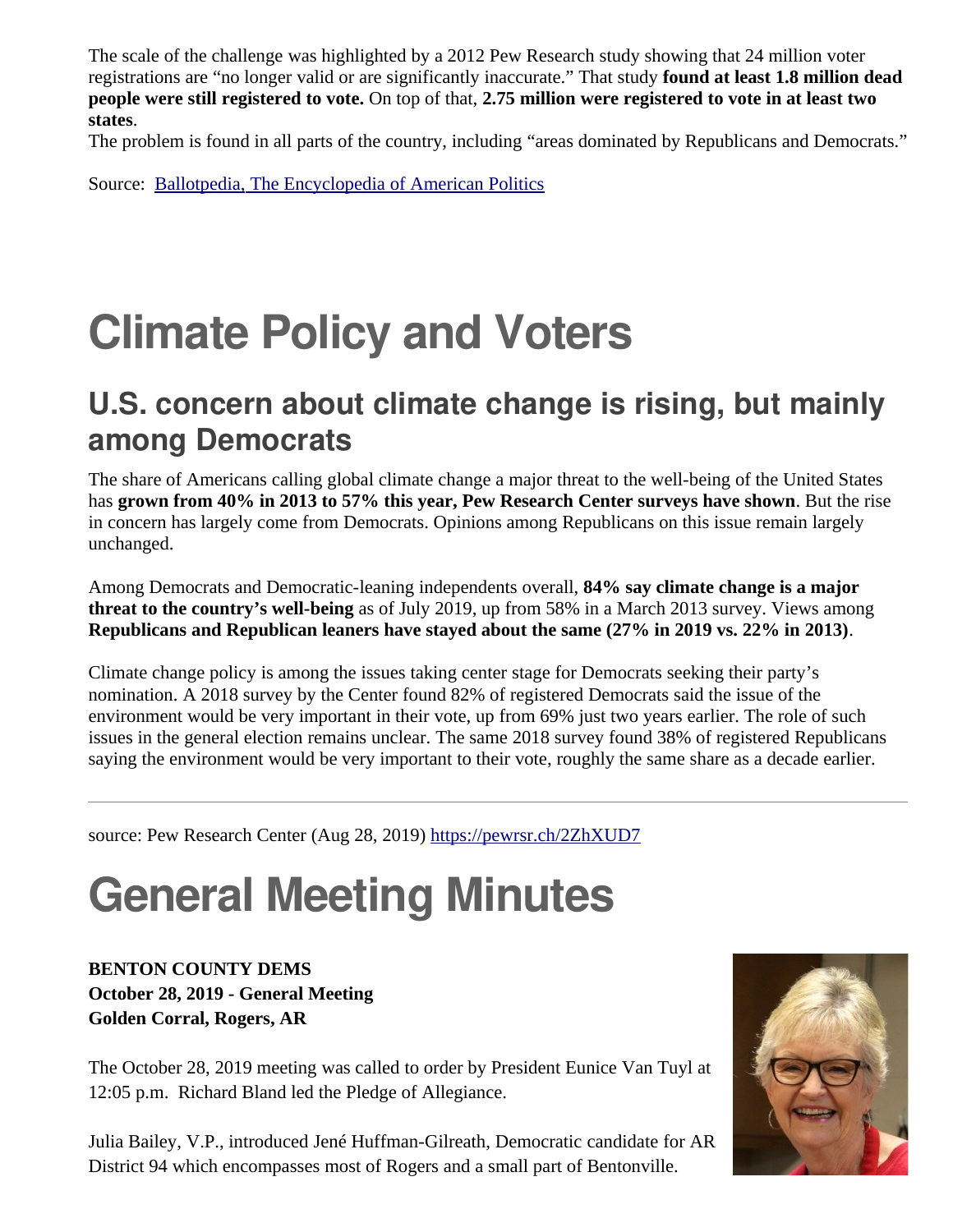Because of her many varied life experiences, including working on the "Hill" in D.C., being in banking for 10 years, and now for Rogers City Services, she outlined her vision for economic development, improving infrastructure in our area, and expanding educational opportunities for students and teachers in the public school system. She strongly supports accessible and adequate health care and helping people register to vote and to vote. She supports the E.R.A. and sees city government as an avenue to improve regional transit services, as well as improving quality of life for people in district 94 and the surrounding area through informed representation in Little Rock. She answered many questions articulately and showed a broad knowledge of every issue that was presented to her for comment.

After the speaker, Julia Bailey requested we bring non-perishable food or monetary donations for the Food Bank to the next meeting. Julia also reported on a Voter Registration Seminar last weekend and made a plea to our members to work at the polls to improve Democrat involvement and visibility during elections. We are sorely unrepresented.

Eunice requested the minutes of the last meeting be approved. There was a correction of a misspelled name and after correction noted, the motion was approved and carried. The treasurer's report was accepted and there was a second to that motion. Eunice reported that the donation memorial in Myra Moran's name of \$213 was given to the Rogers Library with the request that books by "progressive" authors be purchased in her name. She also announced that the BC Dems' booth at the Little Flock Picnic raised \$68. Items that did not sell there were on display for purchase. Suzanne Jessup verbalized bids for two shirts above the stated price and donated them back to the club.

Eunice reiterated the need for Democrats to work at the polls, as we are not visible and underrepresented. These positions and the training are paid when you work the polls. See Eunice or Julia if interested.

The **next meeting will be the regularly scheduled, 4th Monday: 11/25/19,** at the Golden Corral at 11 a.m. This is the Monday just prior to Thanksgiving. **The election of the officers for 2020 will be held at this meeting.** Eunice introduced the nominees: **Julia Kilbourne Bailey, President; Walter Hinojosa, Vice President; Deb Ostas, Secretary; and Tim Boyer, Treasurer.**

Larry Concannon asked all to join the Democratic Party of Benton County meeting on 11/11/19 at 6 pm at Mimi's Café. An election will be held to approve him as party chair, in Celeste Williams' place after her resignation to run for US Congress. A vice chair will also be elected. Voting by proxy is possible. Download the form from the DPBC website [democraticpartybentoncounty.org](http://democraticpartybentoncounty.org/) or see Larry.

Larry informed us that the DPBC will march in Christmas parades in Rogers, Pea Ridge and Bentonville to represent Democrats. Information is also on the above website. Those interested in filing to run for state (May 2020) convention delegates and for national delegates, see Larry for more info. Upcoming deadlines are 11/4/19, noon to 11/12/19, noon at the Benton County Courthouse.

Micah Wallace, accompanied by two colleagues from the Young Democrats, made a presentation and appeal for funding support and investment from our club for their Fall Conference (YDARFALL) to be held in Fayetteville. The funds will help to pay for lodging and meals for 150 area high school students, Democratic leaders for tomorrow.

Gaye Bland reminded us to renew membership or join the club this month. October renewals are good until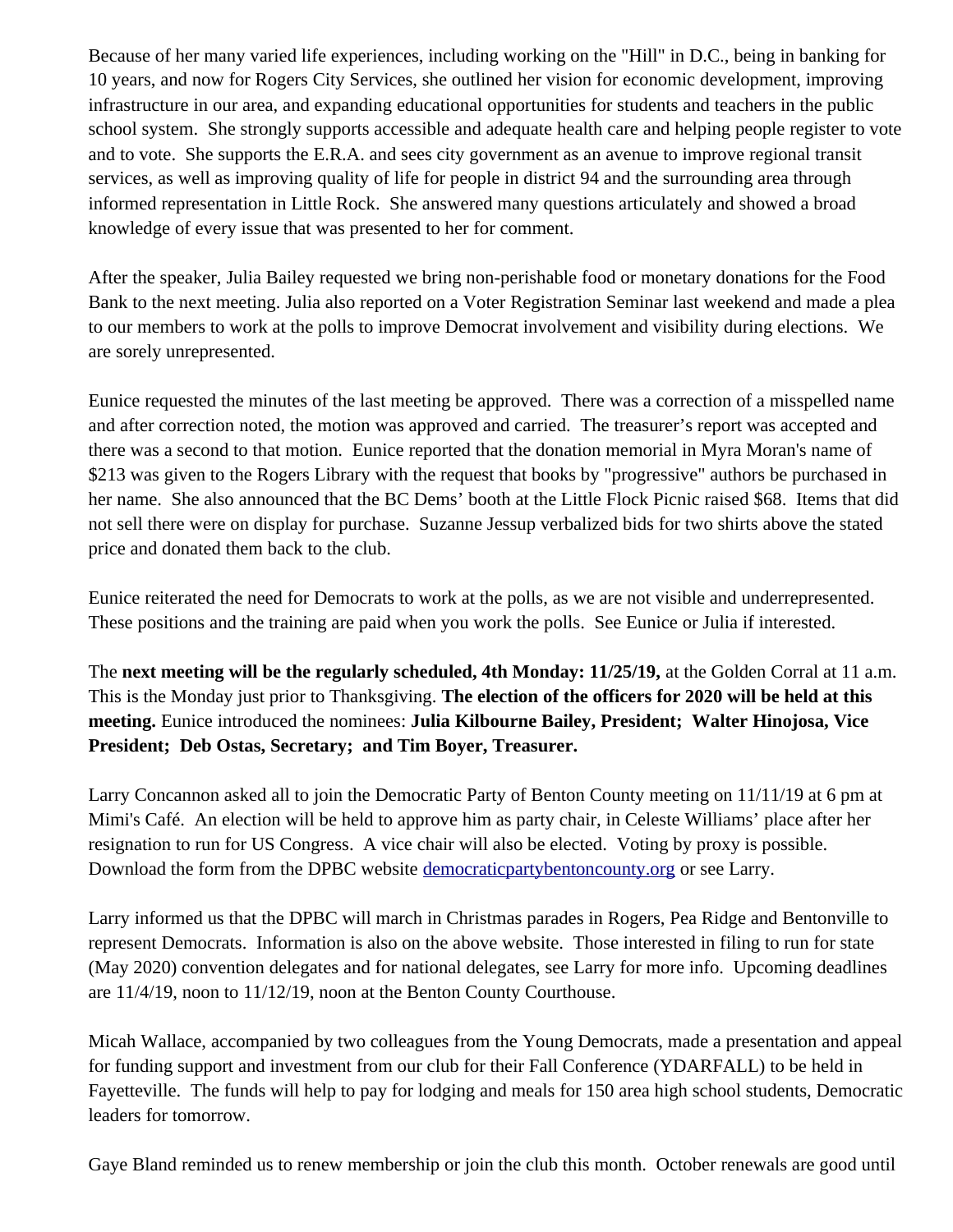the end of the 2020.

Bill Beck put in a plug for the upcoming movie fundraiser for the BC Dems: **"Harriett,"** about Harrier Tubman, on Saturday, 11/2/19 at 10 am at Malco Pinnacle Hills Cinema. Tickets, \$15, can be purchased at the door or online on our website, [bcdems.org.](http://bcdems.org/) Bill is also looking at movies possibly for 12/22/19 or 1/4/20. TBA

Jon Comstock announced he is running as a Democrat for the AR House District 96, vacated by incumbent Grant Hodges, R. He put in a bid to win the race, and win the ERA in 2020, since the right to vote was won for women 100 years ago, in 1920! Let's finish the job for women! He also supports non-partisan redistricting next year after the census.

After a robust, encouraging meeting, the motion to adjourn was seconded at 1:05 pm by Mary Ann Boyer.

Respectfully submitted, Acting Secretary, Marge Boyer